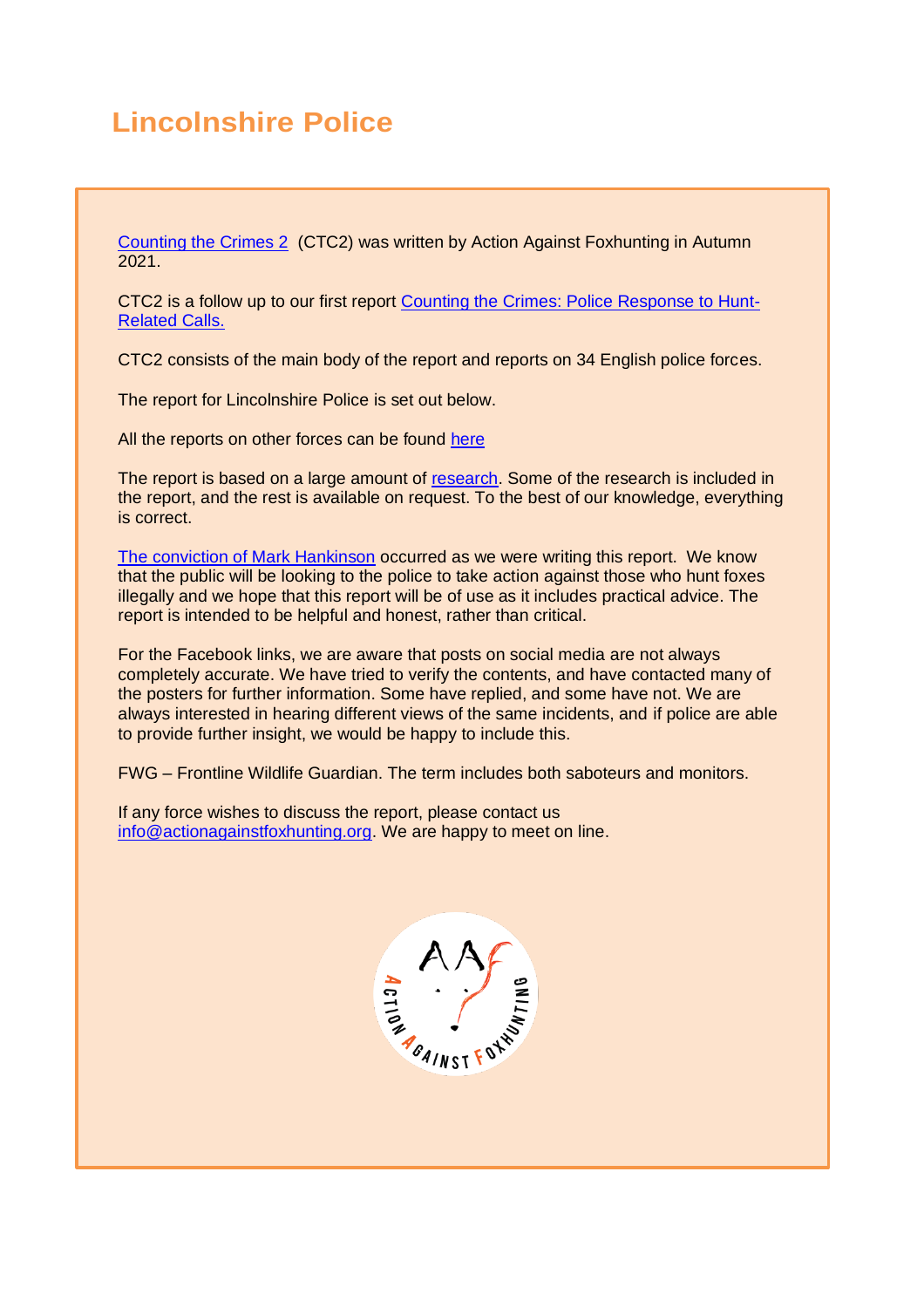### **How did the force respond to CTC?**

- One email
- Exchange of emails
- Meeting
- ✓ No response at all

**Has this force taken any actual steps to improve their relationship with FWGs?**

- Yes
- ✓ No
- Other

**Does this force have an aide memoire or any guide to policing illegal hunting?**

- Yes
- ✓ No

# **How well trained are the police in this force?**

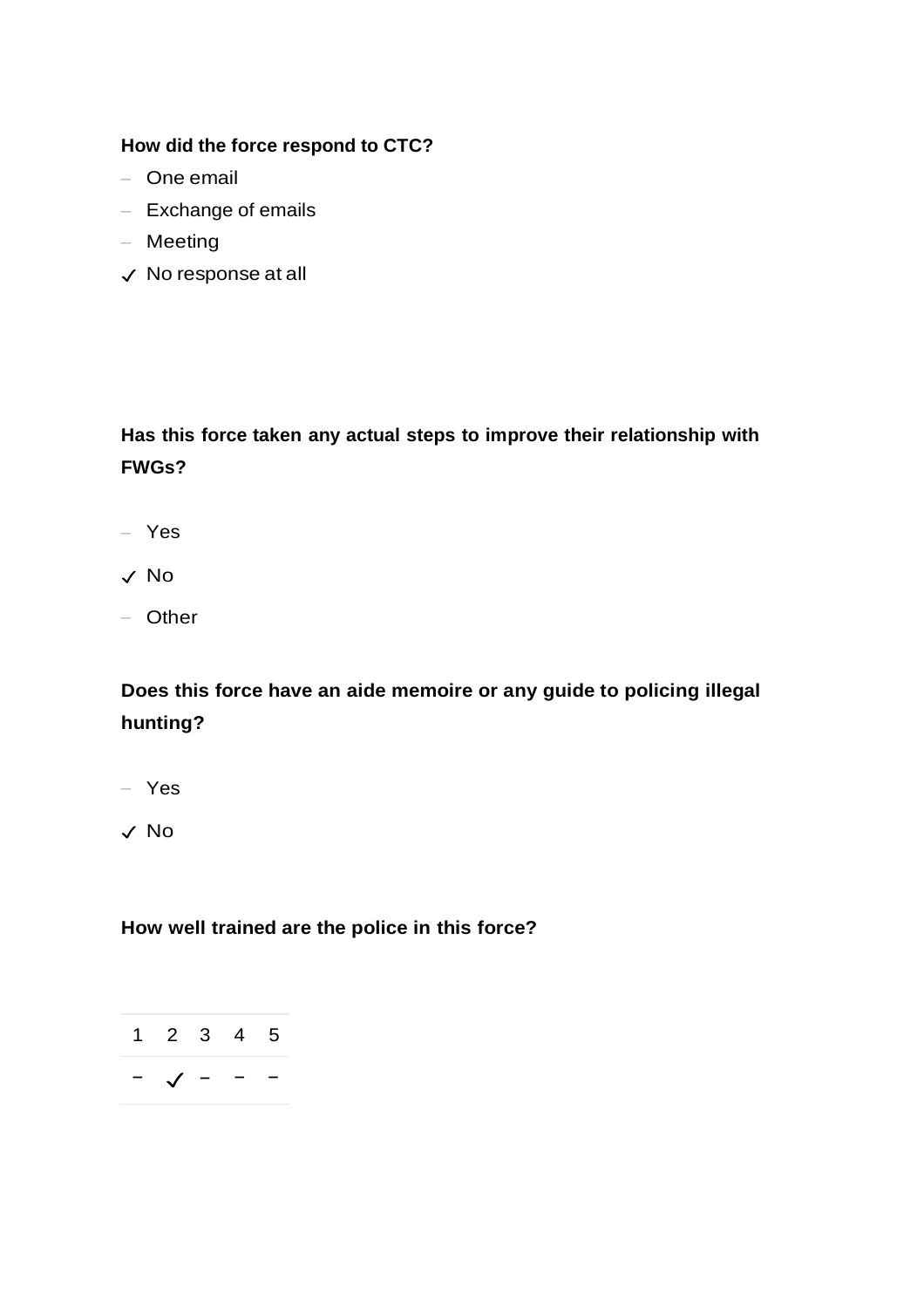## **Why have you given this response?**

10 fully trained WCOs and 6 waiting for training. It is a small police force - only 1100 officers. This is more than most. We do not know what the training comprises or even if it includes illegal hunting.

# **How do you rate this force's behaviour in the field with regard to illegal foxhunting and incidents involvingFWGs?**

- Always appear biased
- Usually appear biased
- ✓ Sometimes appear biased
- Rarely appear biased
- Never appear biased

#### **Why have you given this response?**

The hit reports (below) show that police are sometimes seen as biased.

**Looking at the response to our FOI asking about police systems and organisation with regard to foxhunting, how do you rate their ability to take action on illegal foxhunting?**

1 2 3 4 5 − ✓ − − −

## **Why have you given this rating?**

Given what they force says about their training, it is reasonable to assume that officers are equipped and able to take action. But there are very few hit reports involving Lincolnshire police despite the fact that the Belvoir Hunt which operates in the county is heavily observed by FWGs. This suggests that incidents aren't reported and the police are not really interested or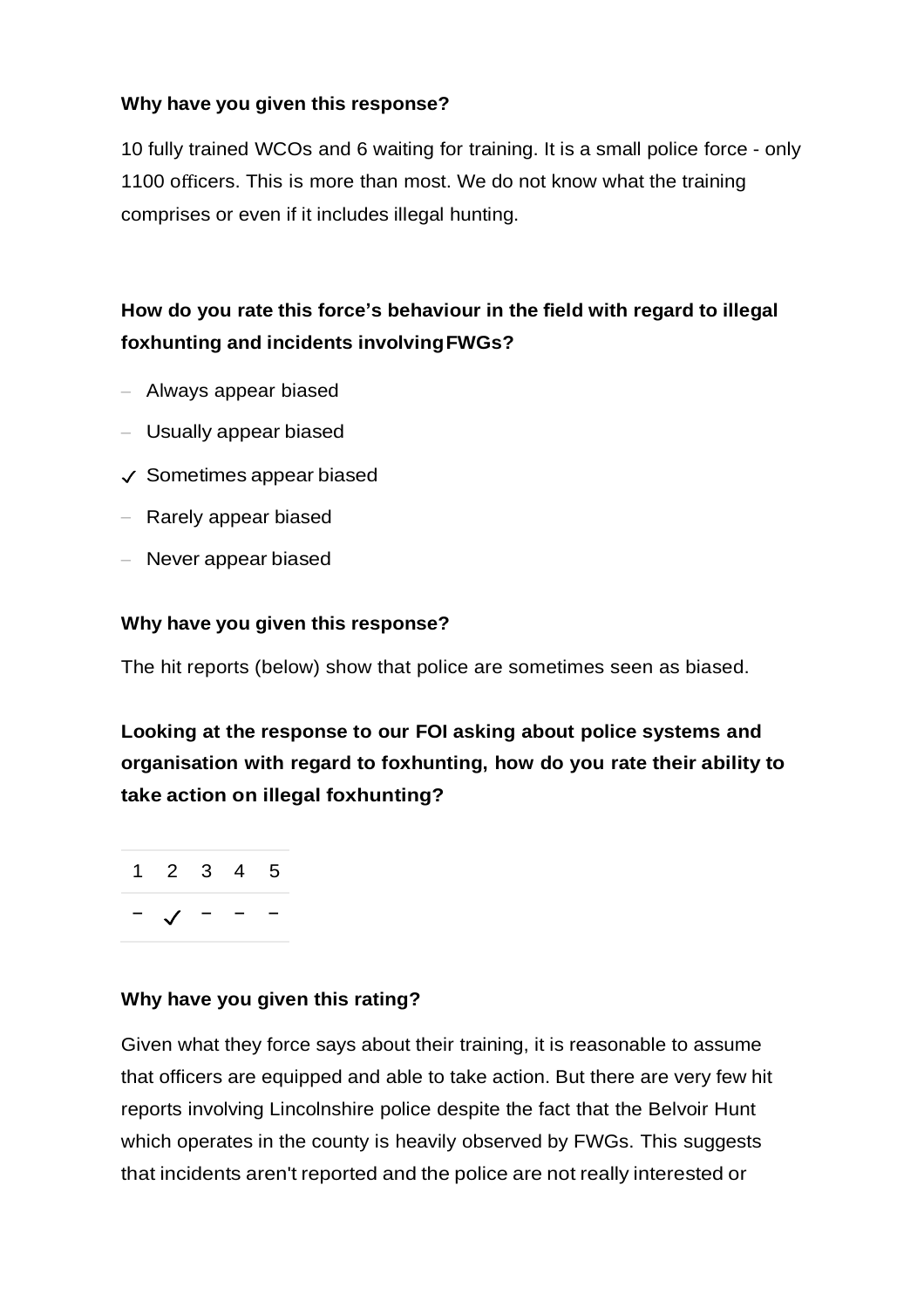involved.

While our information is limited, we believe that the lack of enthusiasm from this force would suggest they have no intention of tackling illegal fox hunting.

# **Do you think the force focuses too heavily on public order as opposed to dealing with illegal foxhunting?**

✓ Yes

No

Unknown

### **Why have you given this response?**

See hit reports.

#### **Overall, how do you rate this force?**

**Take into account willingness to engage with AAF, willingness to engage with FWGs, actions in the field etc.**



### **Any other comments?**

Our FOI was ignored until we asked for an internal review. CTC was ignored completely. FWGs don't report incidents. All of this suggests lack of interest in illegal foxhunting by Lincolnshire police.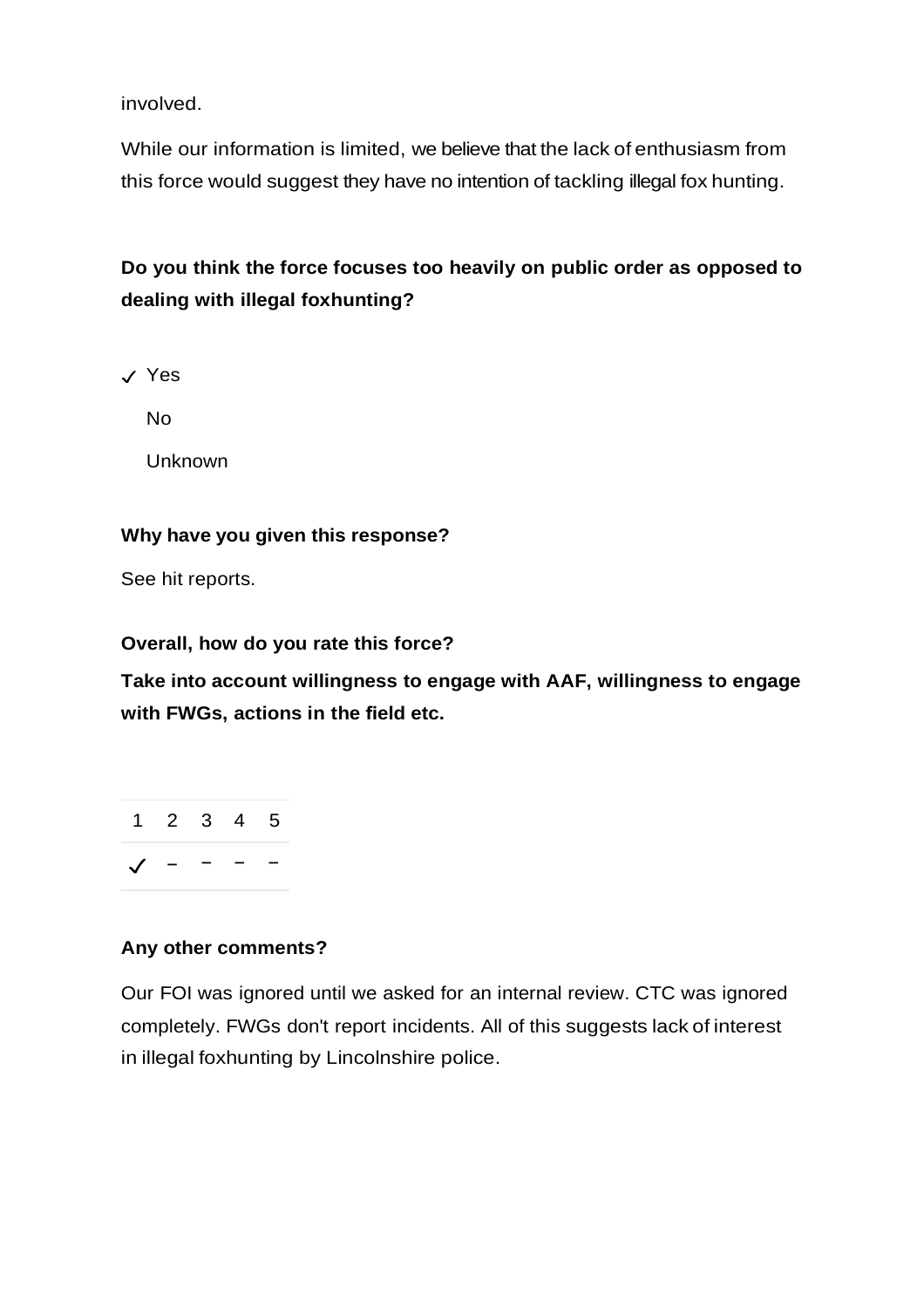## **In the opinion of AAF, how can this police force improve?**

Lincolnshire Police was one of only 6 forces which showed no interest at all in engaging with AAF. Many of the other forces recognised "Counting the Crimes" as a useful resource for the police. The fact that this force ignored us suggests that they do not want to solve the problem of widespread law-breaking by the hunts.

We have received reports from members of the public in Lincolnshire who are frightened of the hunts and are afraid to speak out about the disruption. While illegal hunting may not be a priority for the police, the public's fear should certainly be addressed.

FWGs are a potential resource for police and should be viewed as such.

All officers would benefit from a much greater understanding of the issues surrounding illegal hunting and the motivations of FWGs. We have created three helpful documents:

[Practical Advice for All Officers](https://www.actionagainstfoxhunting.org/wp-content/uploads/2021/11/B-1411-Practical-Advice-for-all-Police-Forces.pdf) – this includes training advice [A Field Guide for Officers](https://www.actionagainstfoxhunting.org/wp-content/uploads/2021/11/A-1411-FIELD-GUIDE-ILLEGAL-FOXHUNTING.pdf) – to use if they are called to a hunt A Study - [Why sabs and monitors are not protesters.](https://www.actionagainstfoxhunting.org/wp-content/uploads/2021/11/A-1411-Why-sabs-and-monitors-arent-protesters.pdf) – an insight FWG organisations.

# **Hit and Media Reports mentioning Lincolnshire Police and hunting.**

*Lincolnshire Hunt Sabs do not appear to report to the police due to a lack of trust and allegedly many members of the public are too frightened to speak to them about the hunts.*

Quote from a Lincolnshire resident December 2020: